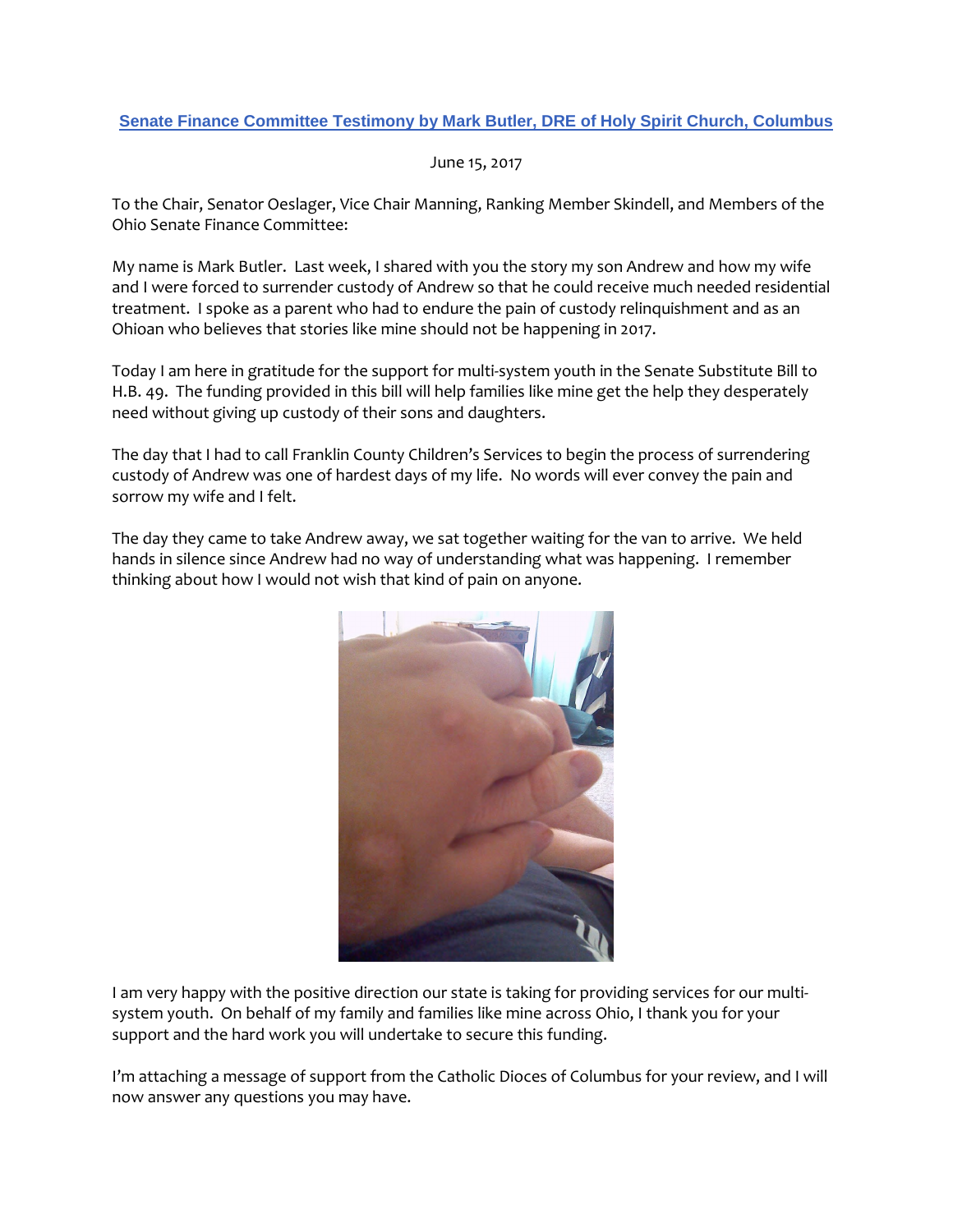Support Multi-System Youth in the Ohio Budget.



**Office for Social Concerns Catholic Diocese of Columbus** 

**Information and Response NETWORK** 

# **Support Multi-System Youth in Ohio Budget**

There has to be a better way for caring parents not to face a decision to relinquish custody of their child to a child protection agency in order to access necessary services.



# **Background**

The Ohio General Assembly recently convened a Joint Legislative Committee on Multi-System Youth. Multi-system youth refers to a child or youth with significant mental health, addiction and/or developmental delays who is involved or at risk of being involved with child protection and/or juvenile justice due to not being able to access the right services or supports to remain stable and in their home.

While local programs successfully work with families of children with special needs, some cases have intensive needs that exhaust the resources of the family and community. Caring parents find out their insurance plan (commercial or Medicaid) will not pay for the intensive in-home or residential treatment their child truly needs. In order to give proper care to their child, parents are told to go to court to relinquish custody of their child to children services. It is a gut-wrenching process for caring families who want to keep their families intact but just need the appropriate support.

## Read about a local Catholic family's story

**Senate Testimony by Mark Butler, DRE of Holy Spirit Church, Columbus** 

**Columbus Dispatch Article about the Butler Family** 

To address this situation and others, the Joint Legislative Committee on Multi-System Youth issued recommendations. To read the recommendations, CLICK HERE. The recommendation for funding is \$33M for years 2018 and 2019 for a Crisis Stabilization Fund.